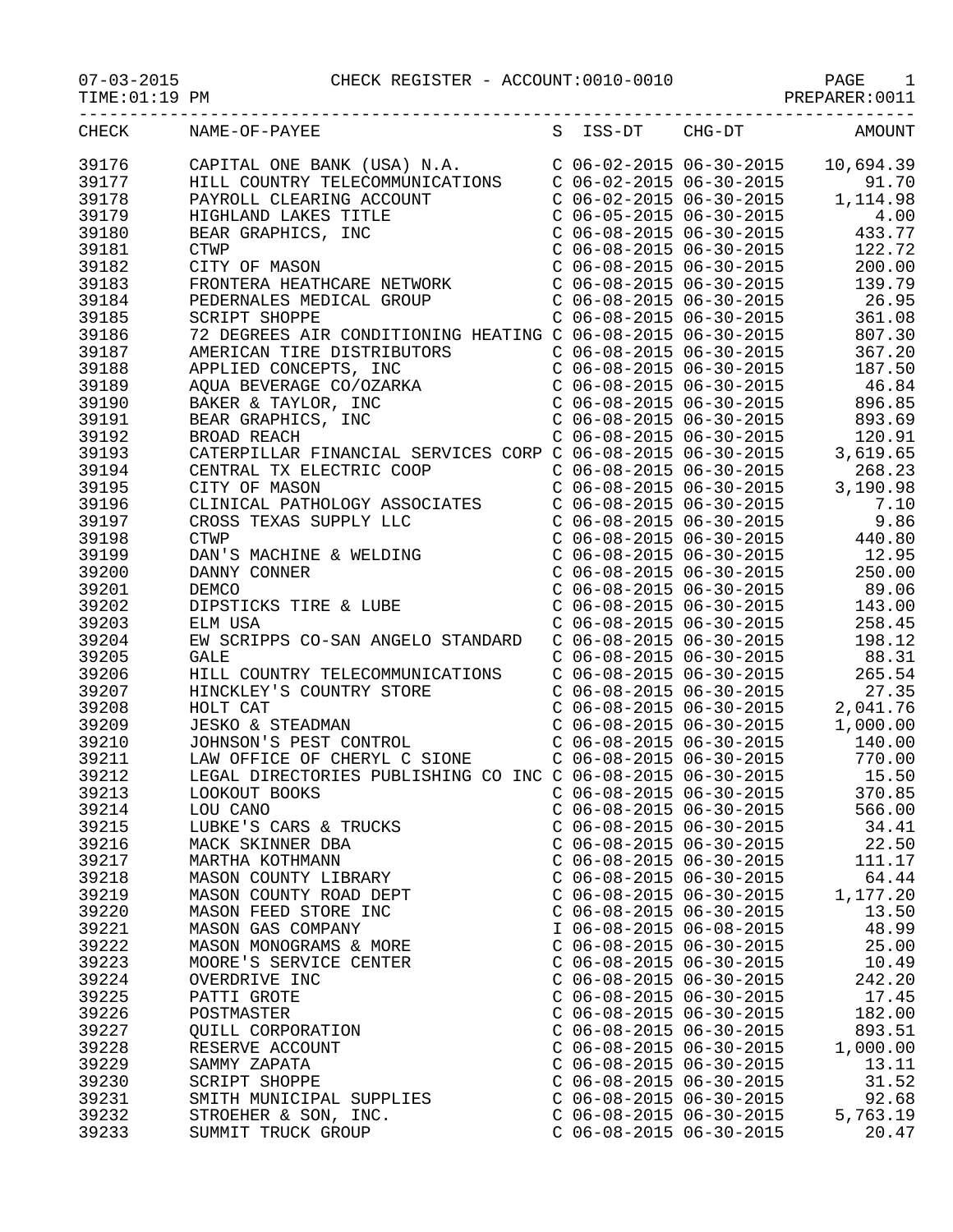## 07-03-2015 CHECK REGISTER - ACCOUNT:0010-0010 PAGE 2

PREPARER:0011

| CHECK | NAME-OF-PAYEE                                                                                                                                                                                                       |                           |                                                                                           | S ISS-DT CHG-DT AMOUNT                                                                                                                                                                      |
|-------|---------------------------------------------------------------------------------------------------------------------------------------------------------------------------------------------------------------------|---------------------------|-------------------------------------------------------------------------------------------|---------------------------------------------------------------------------------------------------------------------------------------------------------------------------------------------|
| 39234 | TEXAS COMMUNICATIONS                                                                                                                                                                                                |                           |                                                                                           | $C$ 06-08-2015 06-30-2015 410.00                                                                                                                                                            |
|       | UNITED RENTALS (NORTH AMERICA) INC                                                                                                                                                                                  |                           |                                                                                           | $C$ 06-08-2015 06-30-2015 3,248.88                                                                                                                                                          |
| 39235 |                                                                                                                                                                                                                     |                           |                                                                                           |                                                                                                                                                                                             |
| 39236 | VERIZON SOUTHWEST<br>WALMART COMMUNITY/GEMB<br>WALMART COMMUNITY/GEMB<br>WATSON AUTO PARTS INC<br>XEROX CORPORATION<br>1ST MASON TITLE<br>JUDGE ROB HOFMANN                                                         |                           | $C$ 06-08-2015 06-30-2015                                                                 | 465.05                                                                                                                                                                                      |
| 39237 |                                                                                                                                                                                                                     |                           | C $06-08-2015$ $06-30-2015$<br>C $06-08-2015$ $06-30-2015$<br>C $06-08-2015$ $06-30-2015$ | 173.47                                                                                                                                                                                      |
| 39238 |                                                                                                                                                                                                                     |                           |                                                                                           | 1,562.45                                                                                                                                                                                    |
| 39239 |                                                                                                                                                                                                                     |                           |                                                                                           | 207.14                                                                                                                                                                                      |
| 39240 |                                                                                                                                                                                                                     |                           | $C$ 06-08-2015 06-30-2015                                                                 | 12.00                                                                                                                                                                                       |
| 39241 |                                                                                                                                                                                                                     |                           |                                                                                           | $C$ 06-10-2015 06-30-2015 425.35                                                                                                                                                            |
| 39242 | HILL COUNTRY TELECOMMUNICATIONS                                                                                                                                                                                     |                           | $C$ 06-11-2015 06-30-2015                                                                 | 90.93                                                                                                                                                                                       |
| 39243 | VERIZON SOUTHWEST                                                                                                                                                                                                   |                           |                                                                                           |                                                                                                                                                                                             |
| 39244 |                                                                                                                                                                                                                     |                           |                                                                                           |                                                                                                                                                                                             |
| 39245 | LOCAL GOVERNMENT SOLUTIONS LP<br>PERRY B SIMS<br>CUILLE SCREEL                                                                                                                                                      |                           |                                                                                           | $\begin{tabular}{lllllllllll} $\text{C} & 06-11-2015 & 06-30-2015 & 625.28 \\ $\text{C} & 06-11-2015 & 06-30-2015 & 1,114.00 \\ $\text{C} & 06-11-2015 & 06-30-2015 & 296.13 \end{tabular}$ |
|       | PERRY B SIMS<br>QUILL CORPORATION<br>PAYROLL CLEARING ACCOUNT                                                                                                                                                       |                           |                                                                                           |                                                                                                                                                                                             |
| 39246 |                                                                                                                                                                                                                     |                           | $C$ 06-11-2015 06-30-2015                                                                 | 74.97                                                                                                                                                                                       |
| 39247 |                                                                                                                                                                                                                     |                           |                                                                                           | C 06-12-2015 06-30-2015 92,169.04<br>C 06-12-2015 06-30-2015 92,169.04<br>C 06-12-2015 06-30-2015 199.73<br>C 06-15-2015 06-30-2015 50.00                                                   |
| 39248 | PAIROLL CLEARING ACCOUNT<br>FRED ESTES<br>LISA LISTON<br>JUROR CASH/POLLY MCMILLAN<br>JOE MARQUEZ<br>FAR WEST TX CJCA<br>ZESCH & PICKETT                                                                            |                           |                                                                                           |                                                                                                                                                                                             |
| 39249 |                                                                                                                                                                                                                     |                           |                                                                                           |                                                                                                                                                                                             |
| 39250 |                                                                                                                                                                                                                     |                           |                                                                                           |                                                                                                                                                                                             |
| 39251 |                                                                                                                                                                                                                     |                           | $C$ 06-17-2015 06-30-2015                                                                 | 599.00                                                                                                                                                                                      |
| 39252 |                                                                                                                                                                                                                     |                           |                                                                                           | I 06-22-2015 06-22-2015 50.00                                                                                                                                                               |
| 39253 | 2ESCH & PICKETT<br>72 DEGREES AIR CONDITIONING HEATING C 06-22-2015 06-30-2015<br>72 DEGREES AIR CONDITIONING HEATING C 06-22-2015 06-30-2015<br>104.76<br>104.76<br>106-22-2015 06-22-2015<br>2,045.16<br>2,045.16 |                           |                                                                                           |                                                                                                                                                                                             |
| 39254 |                                                                                                                                                                                                                     |                           |                                                                                           |                                                                                                                                                                                             |
|       |                                                                                                                                                                                                                     |                           |                                                                                           |                                                                                                                                                                                             |
| 39255 |                                                                                                                                                                                                                     |                           |                                                                                           |                                                                                                                                                                                             |
| 39256 |                                                                                                                                                                                                                     |                           |                                                                                           |                                                                                                                                                                                             |
| 39257 | BOUND TREE MEDICAL, LLC<br>BRADLY A GLASS DBA<br>BRIDGESTONE HOSEPOWER<br>BURNET COUNTY TREASURER                                                                                                                   |                           |                                                                                           | C 06-22-2015 06-30-2015 112.50                                                                                                                                                              |
| 39258 |                                                                                                                                                                                                                     |                           |                                                                                           | 134.72                                                                                                                                                                                      |
| 39259 | BRIDGESTONE HOSEPOWER<br>BURNET COUNTY TREASURER<br>CONTY TREASURER<br>CATERPILLAR FINANCIAL SERVICES CORP C 06-22-2015 06-30-2015<br>CENTURYLINK QCC<br>CO6-22-2015 06-30-2015                                     |                           |                                                                                           | 1,550.00                                                                                                                                                                                    |
| 39260 |                                                                                                                                                                                                                     |                           |                                                                                           | 3,619.65                                                                                                                                                                                    |
| 39261 |                                                                                                                                                                                                                     |                           |                                                                                           | 64.39                                                                                                                                                                                       |
| 39262 | DAVID WILSON                                                                                                                                                                                                        |                           | I 06-22-2015 06-22-2015                                                                   | 246.75                                                                                                                                                                                      |
| 39263 | DOLLAR GENERAL-CHARGED SALES                                                                                                                                                                                        | $C$ 06-22-2015 06-30-2015 |                                                                                           | 21.00                                                                                                                                                                                       |
| 39264 | DOLLAR GENERAL-CHARGED DALLER<br>ELM USA<br>FAR WEST TX CJCA<br>HILL COUNTRY MEM HOSPITAL<br>HOBBS LEASING CO INC<br>WOLT CAT                                                                                       | I 06-22-2015 06-22-2015   |                                                                                           | 99.95                                                                                                                                                                                       |
|       |                                                                                                                                                                                                                     |                           |                                                                                           |                                                                                                                                                                                             |
| 39265 |                                                                                                                                                                                                                     | I 06-22-2015 06-22-2015   |                                                                                           | 50.00                                                                                                                                                                                       |
| 39266 |                                                                                                                                                                                                                     |                           | $C$ 06-22-2015 06-30-2015                                                                 | 12.00                                                                                                                                                                                       |
| 39267 |                                                                                                                                                                                                                     |                           |                                                                                           | $C$ 06-22-2015 06-30-2015 23,000.00                                                                                                                                                         |
| 39268 |                                                                                                                                                                                                                     |                           |                                                                                           | $C$ 06-22-2015 06-30-2015 2,531.50                                                                                                                                                          |
| 39269 | LEXISNEXIS RISK DATA MANAGEMENT C 06-22-2015 06-30-2015                                                                                                                                                             |                           |                                                                                           | 30.00                                                                                                                                                                                       |
| 39270 | LOWE'S PAY AND SAVE INC                                                                                                                                                                                             |                           | $C$ 06-22-2015 06-30-2015                                                                 | 393.53                                                                                                                                                                                      |
| 39271 | LYNNSTAR COMMUNICATIONS INC                                                                                                                                                                                         | $C$ 06-22-2015 06-30-2015 |                                                                                           | 35.80                                                                                                                                                                                       |
| 39272 | MASON BUILDING SUPPLY & RENTAL INC                                                                                                                                                                                  | I 06-22-2015 06-22-2015   |                                                                                           | 400.93                                                                                                                                                                                      |
| 39273 | MASON CO APPRAISAL DIST                                                                                                                                                                                             | $C$ 06-22-2015 06-30-2015 |                                                                                           | 30,036.78                                                                                                                                                                                   |
| 39274 | MURR LAW OFFICE, P.L.L.C.                                                                                                                                                                                           | I 06-22-2015 06-22-2015   |                                                                                           | 2,625.00                                                                                                                                                                                    |
| 39275 | OVERDRIVE INC                                                                                                                                                                                                       | $C$ 06-22-2015 06-30-2015 |                                                                                           | 632.43                                                                                                                                                                                      |
|       |                                                                                                                                                                                                                     |                           |                                                                                           |                                                                                                                                                                                             |
| 39276 | PITNEY BOWES                                                                                                                                                                                                        | $C$ 06-22-2015 06-30-2015 |                                                                                           | 162.24                                                                                                                                                                                      |
| 39277 | POSTMASTER                                                                                                                                                                                                          | $C$ 06-22-2015 06-30-2015 |                                                                                           | 54.00                                                                                                                                                                                       |
| 39278 | QUILL CORPORATION                                                                                                                                                                                                   | I 06-22-2015 06-22-2015   |                                                                                           | 304.75                                                                                                                                                                                      |
| 39279 | REGGIE LOEFFLER                                                                                                                                                                                                     | I 06-22-2015 06-22-2015   |                                                                                           | 12.63                                                                                                                                                                                       |
| 39280 | STRYKER SALES CORP                                                                                                                                                                                                  | $C$ 06-22-2015 06-30-2015 |                                                                                           | 28, 335.89                                                                                                                                                                                  |
| 39281 | THE GREEN HOUSE                                                                                                                                                                                                     | $C$ 06-22-2015 06-30-2015 |                                                                                           | 29.23                                                                                                                                                                                       |
| 39282 | THOMAS R STARKS                                                                                                                                                                                                     | $C$ 06-22-2015 06-30-2015 |                                                                                           | 825.00                                                                                                                                                                                      |
| 39283 | USOXO                                                                                                                                                                                                               | I 06-22-2015 06-22-2015   |                                                                                           | 585.00                                                                                                                                                                                      |
| 39284 | VERIZON                                                                                                                                                                                                             | $C$ 06-22-2015 06-30-2015 |                                                                                           | 195.04                                                                                                                                                                                      |
| 39285 | WHITSON COMMUNICATIONS INC                                                                                                                                                                                          | $C$ 06-22-2015 06-30-2015 |                                                                                           | 549.25                                                                                                                                                                                      |
|       |                                                                                                                                                                                                                     |                           |                                                                                           |                                                                                                                                                                                             |
| 39286 | ZESCH & PICKETT                                                                                                                                                                                                     | $C$ 06-22-2015 06-30-2015 |                                                                                           | 220.00                                                                                                                                                                                      |
| 39287 | LUCIO MORA                                                                                                                                                                                                          | $C$ 06-23-2015 06-30-2015 |                                                                                           | 1,275.00                                                                                                                                                                                    |
| 39288 | LISA LISTON                                                                                                                                                                                                         | $C$ 06-23-2015 06-30-2015 |                                                                                           | 180.70                                                                                                                                                                                      |
| 39289 | PAM BEAM                                                                                                                                                                                                            | $C$ 06-23-2015 06-30-2015 |                                                                                           | 287.75                                                                                                                                                                                      |
| 39290 | QUILL CORPORATION                                                                                                                                                                                                   |                           | I 06-23-2015 06-23-2015                                                                   | 21.99                                                                                                                                                                                       |
| 39291 | PAYROLL CLEARING ACCOUNT                                                                                                                                                                                            |                           | $C$ 06-29-2015 06-30-2015                                                                 | 124, 471. 74                                                                                                                                                                                |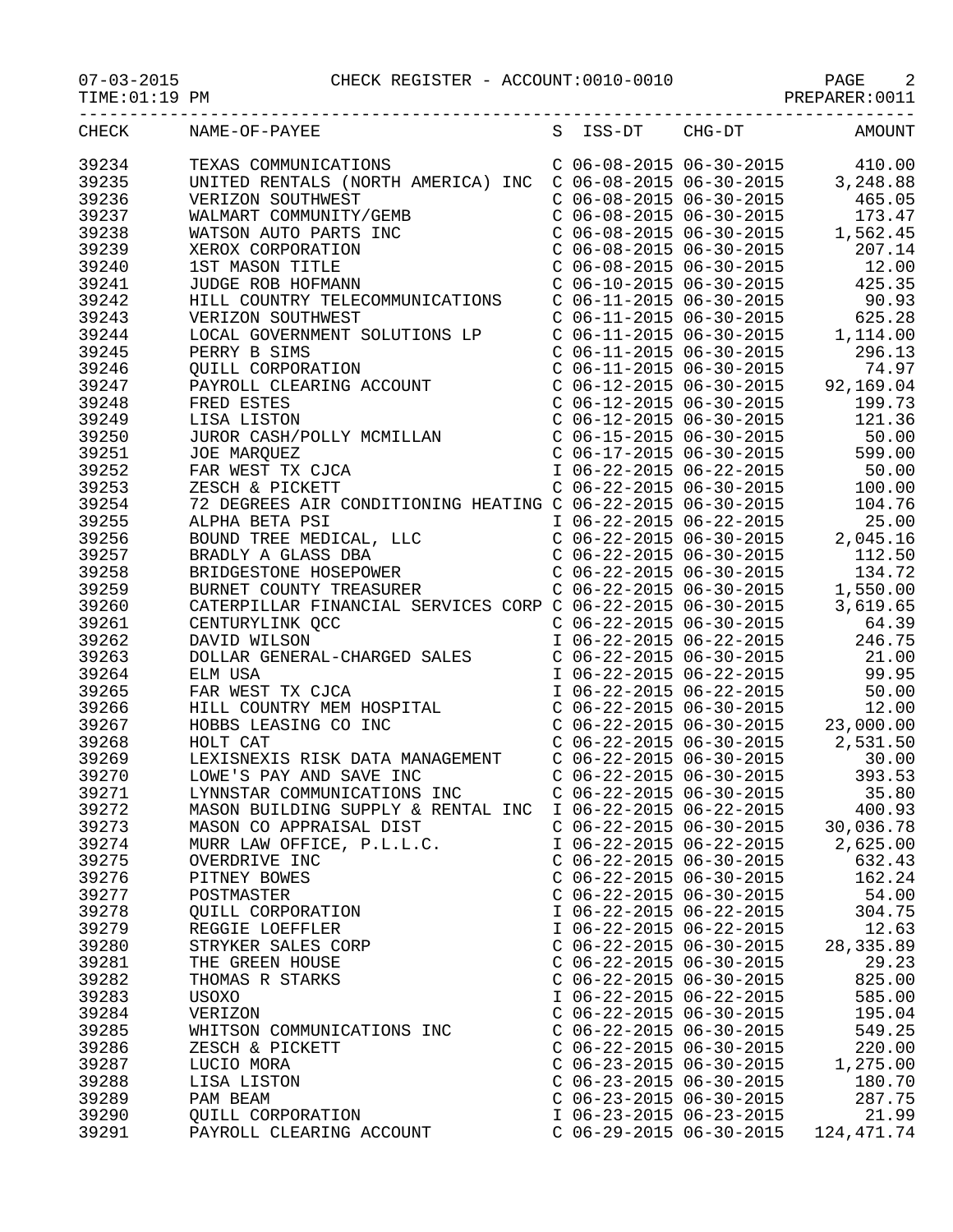| $07 - 03 - 2015$<br>TIME: 01:19 PM |                   |  | CHECK REGISTER - ACCOUNT:0010-0010 |        | PAGE<br>PREPARER: 0011 |
|------------------------------------|-------------------|--|------------------------------------|--------|------------------------|
| CHECK                              | NAME-OF-PAYEE     |  | S ISS-DT                           | CHG-DT | AMOUNT                 |
| 39292                              | AMERITAS LIFE INS |  | I 06-30-2015 06-30-2015            |        | 31.84                  |